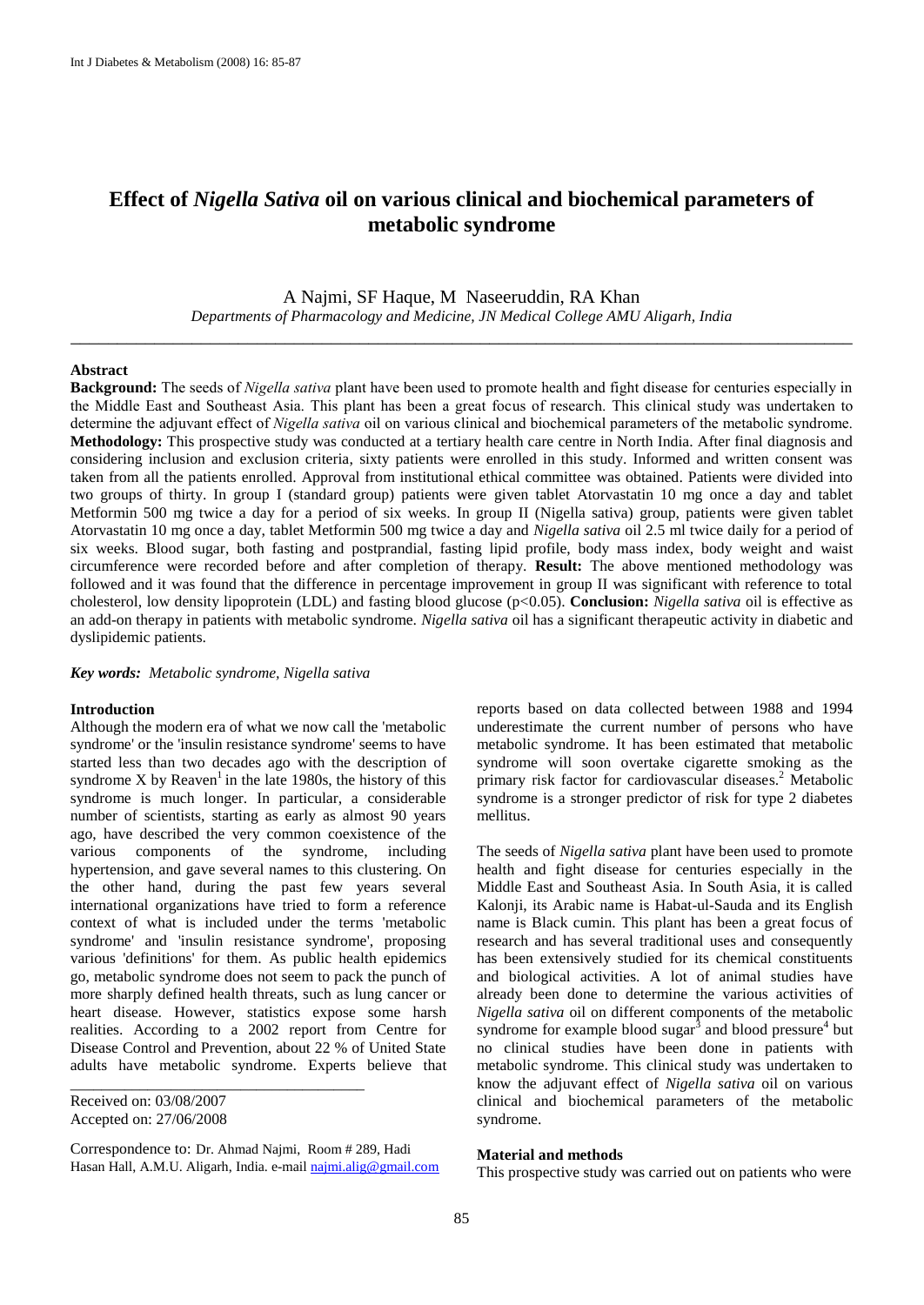attending the outpatient department of Medicine and Nephrology, J.N. Medical College from April 2006 to March 2007. After final diagnosis and considering inclusion and exclusion criteria, sixty patients were enrolled in this study. Out of the sixty patients, the number of male and female patients was fifty and ten, respectively. Informed and written consent was taken from all patients. Approval from institutional ethical committee was obtained.

## **Inclusion criteria**

Abdominal obesity: waist circumference (> 102 cm for males,  $> 88$  cm for females), serum triglyceride  $> 150$  mg %, serum high density lipoprotein (HDL) <50 mg %; blood pressure  $> 140/90$  mm Hg; fasting blood sugar  $> 110$  mg % To diagnose a patient as a case of metabolic syndrome at least 3 or more criteria with or without treatment should be present.

## **Exclusion criteria**

Pregnancy, Type I diabetes mellitus, impaired liver function test, Patients with chronic renal disease, primary dyslipidemia, myopathy

All the patients were thoroughly examined and detailed histories were taken. The baseline parameters of our study include weight, body mass index, waist circumference, fasting and postprandial blood sugar, lipid profile: total cholesterol (TC), low density lipoprotein (LDL), high density lipoprotein (HDL) and triglyceride (TG). The baseline parameters were recorded before therapy and after completion of therapy.

#### *Nigella sativa* **Oil**

*Nigella sativa* oil (Kalonji oil, Mohammedia Products, Red Hills, Nampally, Hyderabad) was procured from local market at Aligarh. As per manufacturer's information, it was prepared by steam distillation at Hyderabad, A.P., India

#### **Study Groups**

Sixty patients were divided on the basis of clinical profile and therapeutic intervention.

**Group 1** (Standard group): Patients having obesity, diabetes and dyslipidemia and treated by standard regimen  $(n = 30)$ . **Group 2** (*Nigella sativa* group): Patients having obesity, diabetes and dyslipidemia and treated by standard regimen plus *Nigella sativa* oil (2.5 ml) given twice daily per orally for a period of six weeks (n= 30).

# **Statistical analysis**

Percentage improvement in each parameter was calculated. The difference in percentage improvement for each parameter between the two groups was calculated. To determine whether difference of percentage improvement in two comparable groups was significant, unpaired t test was applied between Groups 1 and 2. All the statistical analyses were done by using SPSS software.

## **Results**

Body weight reduction in both groups is shown in Table 1.

| Parameter                  | Group        | No. of          | Mean                      | <b>Std. Deviation</b> |
|----------------------------|--------------|-----------------|---------------------------|-----------------------|
|                            |              | patients<br>(N) | percentage<br>improvement |                       |
| Body<br>mass<br>index      | 1            | 30              | 0.019                     | 1.275                 |
|                            | 2            | 30              | 0.048                     | 2.341                 |
| Abdominal<br>circumference | 1            | 30              | 0.167                     | 0.641                 |
|                            | 2            | 30              | 0.523                     | 0.982                 |
| <b>FBS</b>                 | $\mathbf{1}$ | 30              | 18.463                    | 6.772                 |
| a                          | 2            | 30              | 29.239                    | 6.094                 |
| <b>PPBG</b>                | $\mathbf{1}$ | 30              | 19.875                    | 6.216                 |
|                            | 2            | 30              | 23.388                    | 8.543                 |
| Body weight                | 1            | 30              | 0.133                     | 0.528                 |
|                            | 2            | 30              | 0.641                     | 1.151                 |
| TC                         | $\mathbf{1}$ | 30              | 16.925                    | 6.252                 |
|                            | 2            | 30              | 26.871                    | 6.753                 |
| TG                         | $\mathbf{1}$ | 30              | 14.183                    | 0.009                 |
|                            | 2            | 30              | 12.027                    | 0.547                 |
| <b>HDL</b>                 | 1            | 30              | 13.968                    | 3.194                 |
|                            | 2            | 30              | 15.894                    | 2.153                 |
| LDL                        | 1            | 30              | 15.947                    | 5.750                 |
|                            | 2            | 30              | 23.890                    | 7.298                 |

**Standard regimen:** Metformin (500 mg twice a day) and Atorvastatin (10 mg once a day).

Mean and standard deviation of percentage reduction in group 1 is  $0.1331 \pm 0.5280$ , which is lower compared to group 2 (0.6411  $\pm$  1.1505). Reduction in abdominal circumference in group 2 was  $(0.5228 \pm 0.9816)$  which is more than in group  $1(0.1668 \pm 0.6406)$ . Reduction in body mass index (BMI) of group 2 is  $(0.0483 \pm 2.3408)$  which is higher than in group 1. Reduction in fasting blood sugar in group 2 was  $(29.2392 \pm 6.0937)$  which is significantly higher (p value=0.001) than in group  $1(18.4637 \pm 6.7724)$ . Reduction in postprandial blood sugar in group 2 was higher (23.3879±8.5426) than in group 1 (19.8745±6.2160). Reduction in total cholesterol in group 2 was  $(26.8714\pm6.7530)$ , which was significantly more ( $p = 0.001$ ) than in group 1 (16.9249  $\pm$  6.2515). Reduction (12.0269  $\pm$ 0.55) in triglyceride in group 2 was less than in group 1 (14.1829±0.0090). Increase in HDL in group 2 was  $(15.8937\pm2.1528)$ , more than in group 1  $(13.9678\pm3.1939)$ . Reduction in LDL in group 2 was  $(23.8898 \pm 7.2984)$  was more than in group 1 (15.9471 $\pm$ 5.7503). This reduction was significant ( $p = 0.012$ )

## **Discussion**

Until now, various animal studies have been done to investigate various parameters of the metabolic syndrome. Most of the studies have reported favorable effect of *Nigella sativa* on various components of the metabolic syndrome. The root cause of all the abnormalities in the metabolic syndrome is obesity<sup>5</sup>. In our study we have chosen three clinical criteria to measure obesity. These include body weight, abdominal circumference and body mass index. Waist circumference $<sup>6</sup>$  has very crucial role in the detection</sup> and diagnosis of the metabolic syndrome. Overweight and obesity are associated with insulin resistance and the metabolic syndrome. However, the presence of abdominal